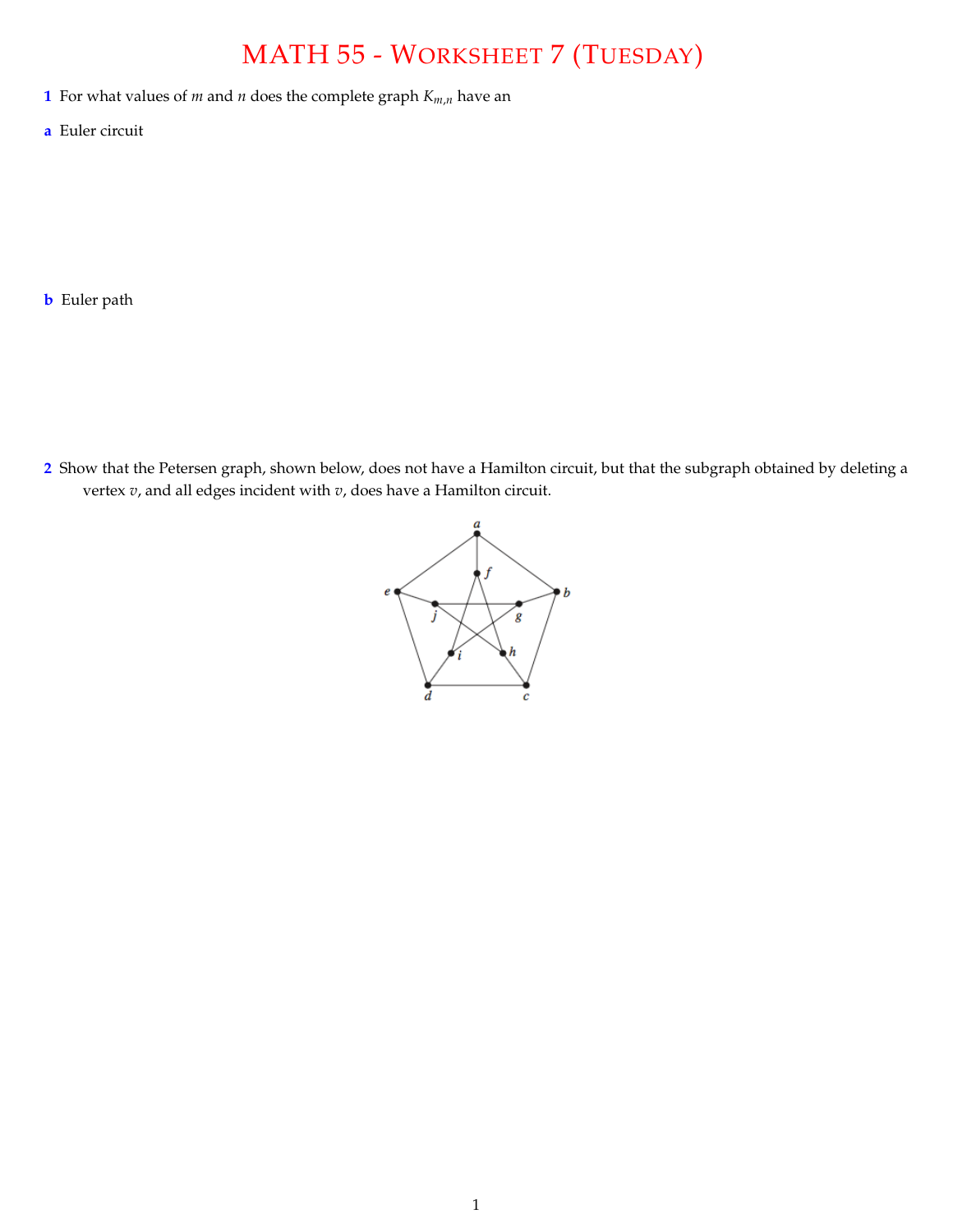**3** A knight is a chess piece that can move either two spaces horizontally and one space vertically or one space horizontally and two spaces vertically. That is, a knight on square  $(x, y)$  can move to any of the eight squares  $(x \pm 2, y \pm 1)$ ,  $(x \pm 1, y \pm 2)$ , if these squares are on the chessboard, as illustrated here:



A **knight's tour** is a sequence of legal moves by a knight starting at some square and visiting each square exactly once. **a** Draw the graph that represents the legal moves of a knight on a  $3 \times 3$  chessboard (account for all possible starting locations).

**b** Draw the graph that represents the legal moves of a knight on a  $3 \times 4$  chessboard.

**c** Show that finding a knight's tour on an  $m \times n$  chessboard is equivalent to finding a Hamilton path on the graph representing the legal moves of a knight on that board.